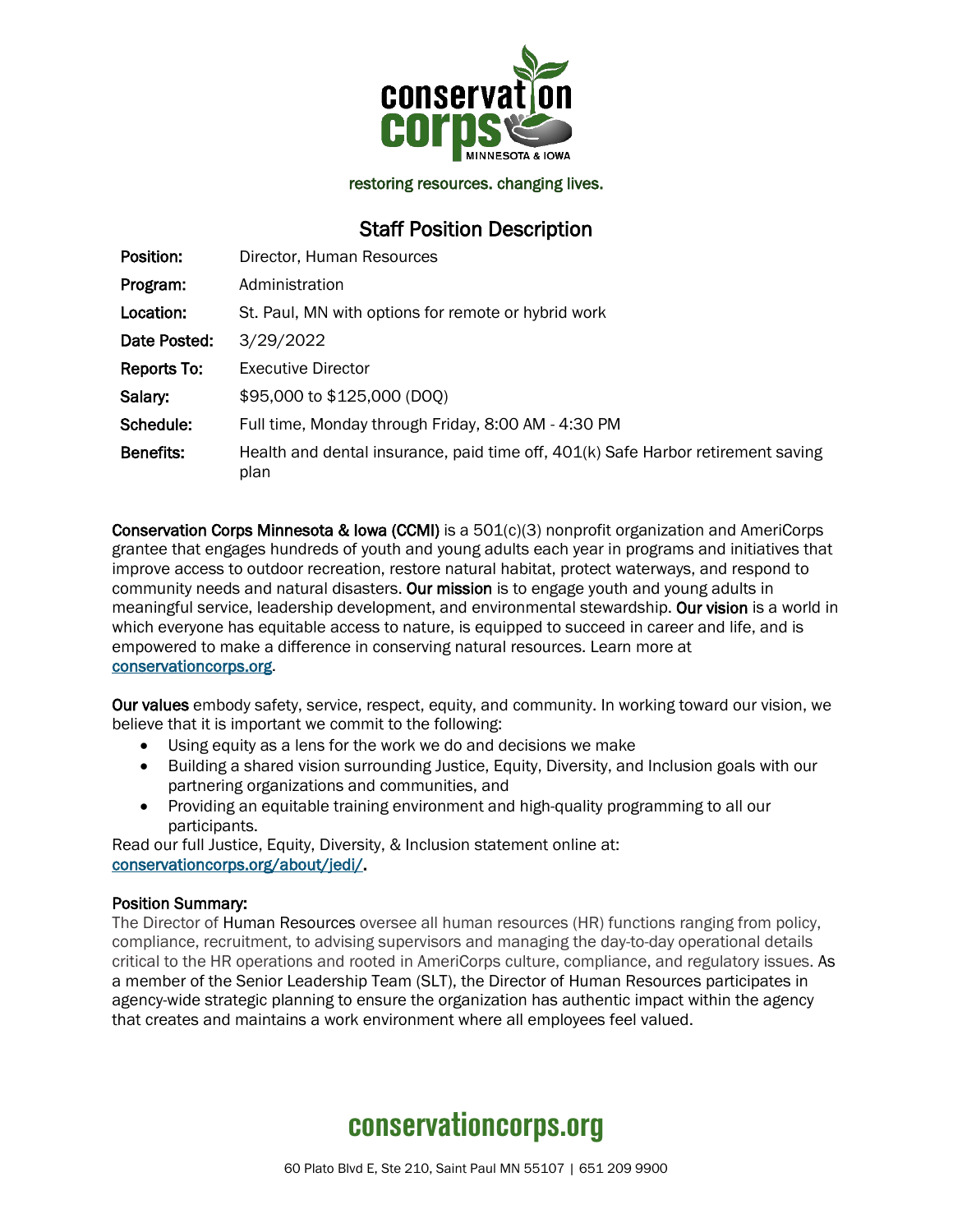## Relationships:

The Director of Human Resources supervises HR support staff and Recruitment Manager, serves as a member of the senior leadership team, advises and consults program directors and supervisors, and serves as director-level sponsor and advisor for staff-directed Justice, Equity, Diversity, and Inclusion (JEDI) initiatives.

## Key Responsibilities:

- Provide oversight of the Human Resources Department including compensation and benefit plans; recruitment, selection, and placement process; human resource data management systems; performance management; staff development; employee orientation programs; and employee recognition activities.
- Deliver human resource practices, processes, procedures across employee groups, AmeriCorps members and Youth participants who serve as Corpsmember within CCMI programs
- Adopt a vision and leadership framework that support the development of strategies for organizational design, effectiveness, and change management.
- Work with ED and other directors on agency wide strategic planning and other issues affecting the employee culture and experience using JEDI frameworks.
- Help the organization build up and accelerate the talent and workforce development practices and culture in the Corps, readying it for a new era and new constituencies.
- Collaborate with other members of the SLT in the development and implementation of diversity, equal opportunity, and affirmative action policies programs that drive greater diversity and inclusion throughout the agency.
- Develop and manage HR budget to support daily operations.
- Monitor organization compliance with an equity lens and ensure adherence to applicable federal, state, and local laws, regulations, and guidelines regarding personnel policies, practices, and procedures.
- Act as the equal employment opportunity/affirmative action/ADA coordinator. Provide oversight of the development of CCMI's affirmative action plan and Americans with Disabilities Act (ADA) Plan.
- Serve as primary organization contact for handling employee relations, grievances, and Compliance Officer for formal complaints; investigate, summarize, and make recommendations in an objective manner.
- Establish and enforce healthy policies and procedures that create a safe CCMI work environment.
- Prepare special reports and documents as needed and/or as directed.
- Other duties as assigned.

#### Qualifications:

- Bachelor's degree in Human Resource Management or Business Administration, plus six to eight years of HR experience, including 5 years of people management experience is required. Master's degree is a plus.
- Excellent communication, problem-solving and people skills, to include delivering training in a virtual environment.
- Understanding of general human resources policies and procedures.
- Sophisticated knowledge of employment/labor laws.

# **conservationcorps.org**